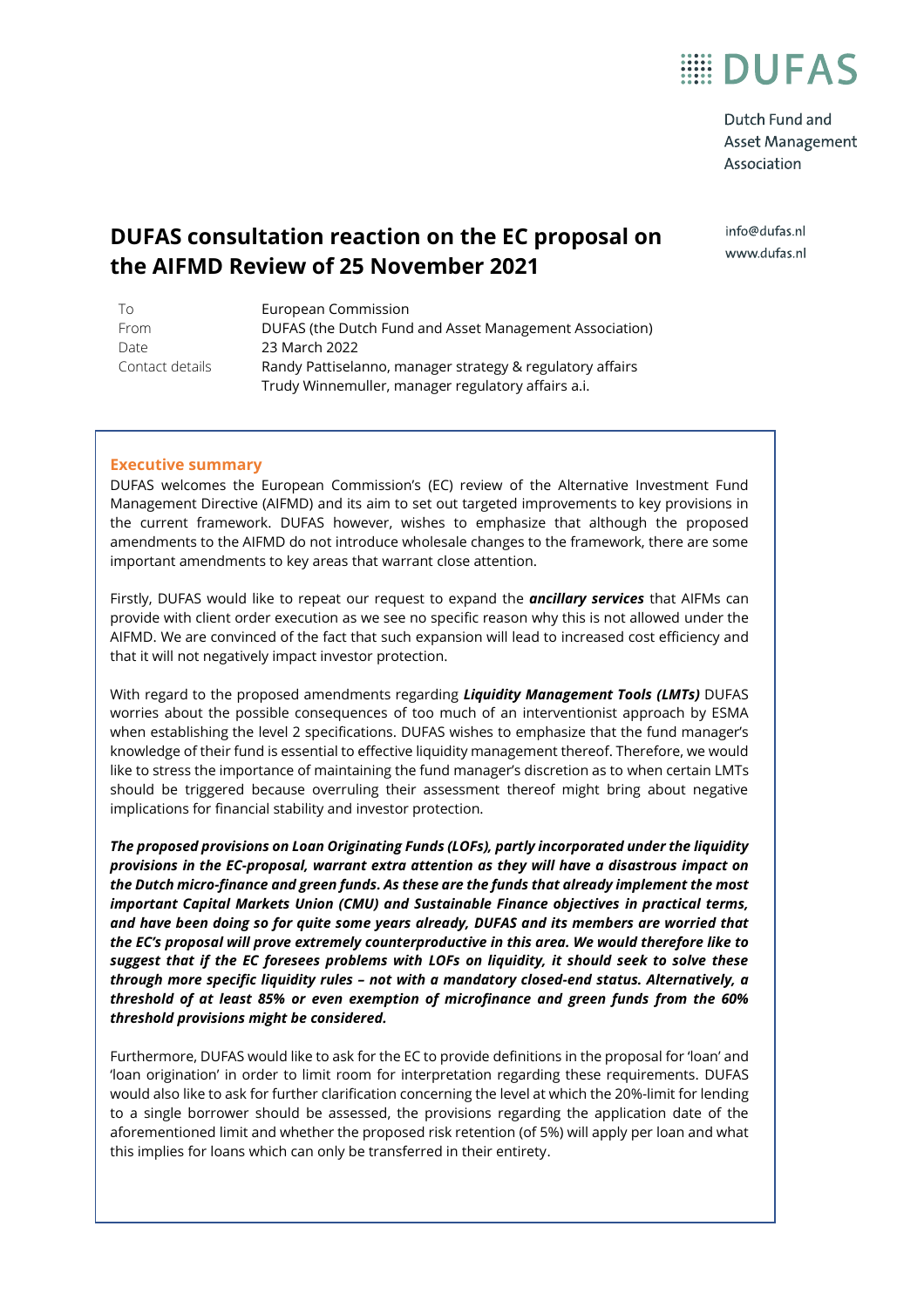The proposed stipulations regarding *delegation* should, according to DUFAS, only apply to tasks for which the AIFM bears direct or, better yet, legal responsibility. DUFAS therefore suggests an amendment be made to the recitals to further specify. DUFAS would also like to suggest excluding intra-group delegation from the scope of the proposal. In addition, as delegation to third country entities will be subject to increased reporting and, probably after establishing level 2 requirements, additional supervisory scrutiny, DUFAS worries that these stipulations will add to the already impressive reporting burden of AIFMs. We would therefore like to ask for fact finding by NCAs through the regular information as already obtained from the AIFM in the field of delegation.

With regard to the proposed amendments to the *(supervisory) reporting requirements*, DUFAS asks for a better coordination between relevant authorities in order to prevent the same data being requested by different supervisors. In addition, DUFAS also notices that certain provisions and terms on reporting are reframed in the proposal in a way that implies broader reporting requirements and that there are provisions scattered throughout the proposal about improving or expanding reports that will also increase aforementioned reporting burden on AIFMs. DUFAS is of the opinion that extending the reporting requirements will probably lead to overshooting and that a proper interpretation of the data by the authorities will become more difficult and timeconsuming because of it.

Furthermore, DUFAS sees the proposed stipulations regarding *disclosure* as unnecessary as the already existing disclosure requirements for AIFs, also stemming from both the PRIIPs regulation and MiFID, can be seen as sufficient and thus allowing for investors to make an informed investment decision. It is also important to note that the proposed frequency for reporting - on a quarterly basis – implies that calculation of fees would have to be based on estimates.

Given the practical consequences of the proposed changes, *grandfathering provisions* are needed throughout the proposal according to DUFAS. We also note that the subsequent enactment of delegated acts will impact the operation of a number of the provisions, therefore we would like to suggest that it be specified that those provisions only come into effect after the publication of the final level 2 and 3 texts.

### **Introduction**

DUFAS welcomes the EC's review of the AIFMD and its aim to set out targeted improvements to key provisions in the current framework in line with further movements towards a European Capital Markets Union (CMU). DUFAS however, wishes to emphasize that although the proposed amendments to the AIFMD do not introduce wholesale changes to the framework, there are some important amendments to key areas that warrant close attention according to DUFAS and its members.

With regard to the various issues identified, DUFAS would then like to bring the following to the attention:

### **Addition of order execution to the list of ancillary services**

DUFAS welcomes the addition of two investment services in the proposal, however, in our opinion the ancillary services that AIFMs can provide should also be expanded with client order execution. For the following reasons, we believe that it would be beneficial for the wider market if the MiFID investment service 'execution of orders on behalf of clients' would be added to the list of permissible activities for a regulated AIFM:

• As far as we can establish there seems to be no specific reason why 'execution of orders' was not allowed under AIFMD other than that this was not an activity that many fund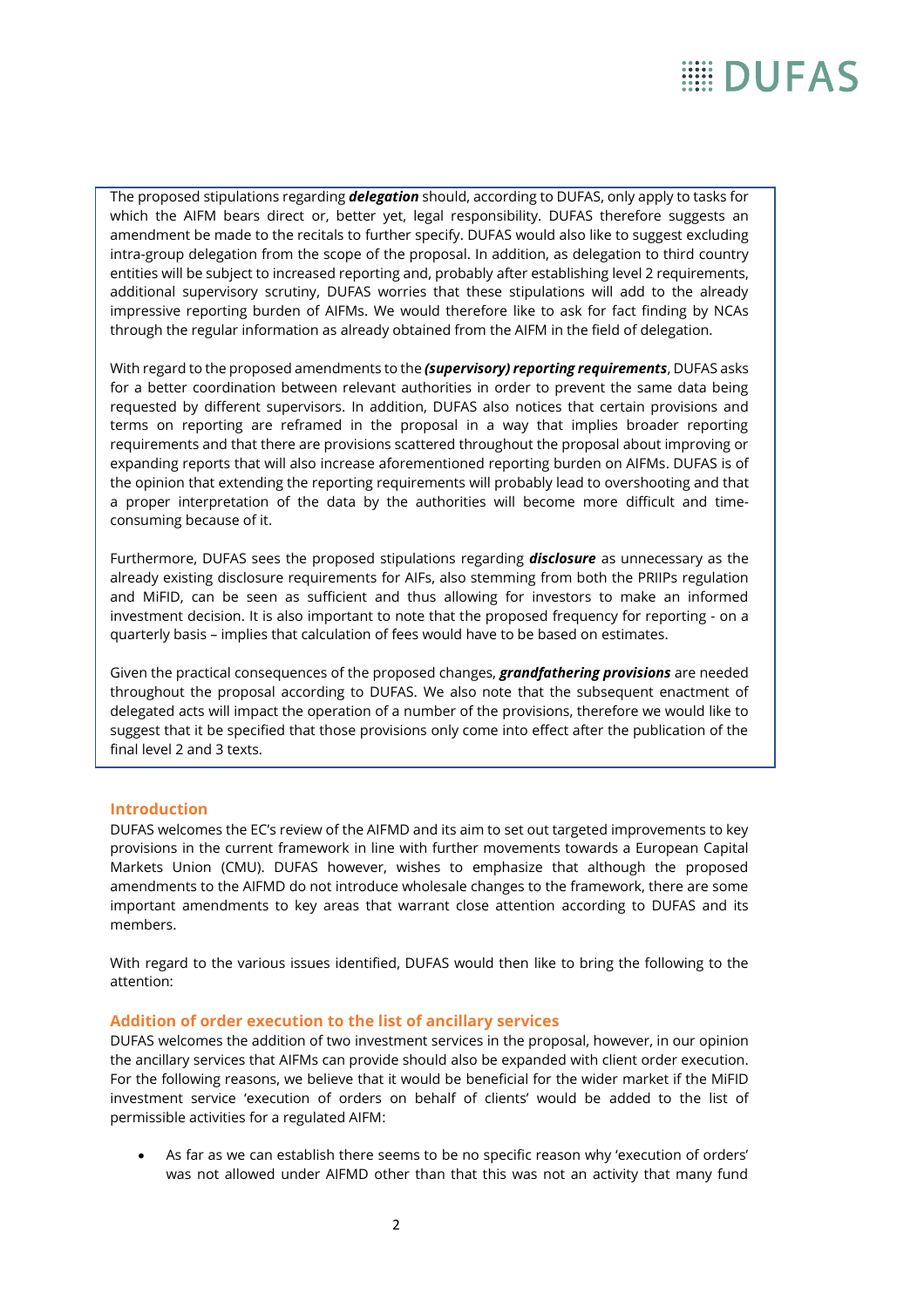managers employed, and therefore there was no demand for this. DUFAS agrees that this made sense at the time, but does believe that if this is the reasoning, it might be time to reconsider;

- It was very much market practice to trade by voice when AIFMD entered into force, but as a result of technological developments, the market is moving more and more to on-screen trading on multilateral trading facilities (MTF's). This is generally considered to be beneficial, as it leads to market efficiencies and reduced brokerage costs. Often buy-side parties can now trade directly on an MTF, no longer needing a broker to access such markets. From a regulatory perspective this means that the qualification of the service the buy-side party provides shifts from receive and transmit orders to third parties (RTO) to execution only (EXO). We doubt whether the current regulatory consequences hereof, particularly for AIFMs, is justified, considering the lack of any meaningful practical difference. Adding 'execution of orders' to the list of permitted activities by AIFMs could therefore be seen as a way of keeping the regulatory landscape aligned with market developments rather than an expansion of activities per se;
- In line with the market developments highlighted above, having the possibility to enter into a transaction on behalf of clients on an MTF rather than through voice trading is, according to DUFAS and its members, beneficial from a best execution perspective, and therefore benefits clients of AIFMs;
- In the European Union (EU), the legislator seems convinced of the benefits for end clients and the markets in general if as many as possible trades are executed on venue. As a result hereof, MiFID II/ MiFIR contains a share trading obligation and derivatives obligation, resulting in the fact that certain shares as well as liquid derivatives should be traded on a trading venue. The scope of products covered seems to be expanded under the most recent draft of MiFIR. Particularly with respect to derivatives, these transactions often take place on MTFs. It seems inefficient if AIFMs are not allowed to access such MTFs directly, but have to appoint a broker to do so. This offers no upside for the AIFM's clients, whereas it does result in additional costs.

The reason why we plead for this change all comes down to providing the best services for our members' clients. This also implies that DUFAS members feel that their investors should always be sufficiently protected. Given the fact that AIFMs tend to only provide MiFID services to professional clients and the fact that when providing these services the relevant MiFID rules apply, we believe that the addition of 'execution of orders' to the list of permissible activities does not lead to reduced investor protection.

### **Regarding Liquidity Risk Management Tools**

Liquidity risk management tools (LMTs) are mandated to be made available to AIFMs and are listed in the new Annex V. Asset managers will have to select and include at least one of three pre-selected tools in the fund instruments of incorporation, they can choose to select additional tools from the list as well.

DUFAS welcomes the proposal to make available these LMTs across all Member States. However, we worry about the possible consequences if too much of an interventionist approach is chosen by ESMA when establishing the required regulatory technical standards (RTS). As ESMA is granted a mandate to develop these RTS for the selection and use of LMTs while also addressing appropriate disclosures to investors and reducing undue advantages for first redeemers, DUFAS would like to caution for overly-prescriptive specifications therein.

DUFAS is of the opinion that the fund manager's knowledge of the liquidity profile of their fund, its investor base and the underlying assets and related markets, is essential to effective liquidity management. Therefore, we would like to stress the importance of maintaining the fund manager's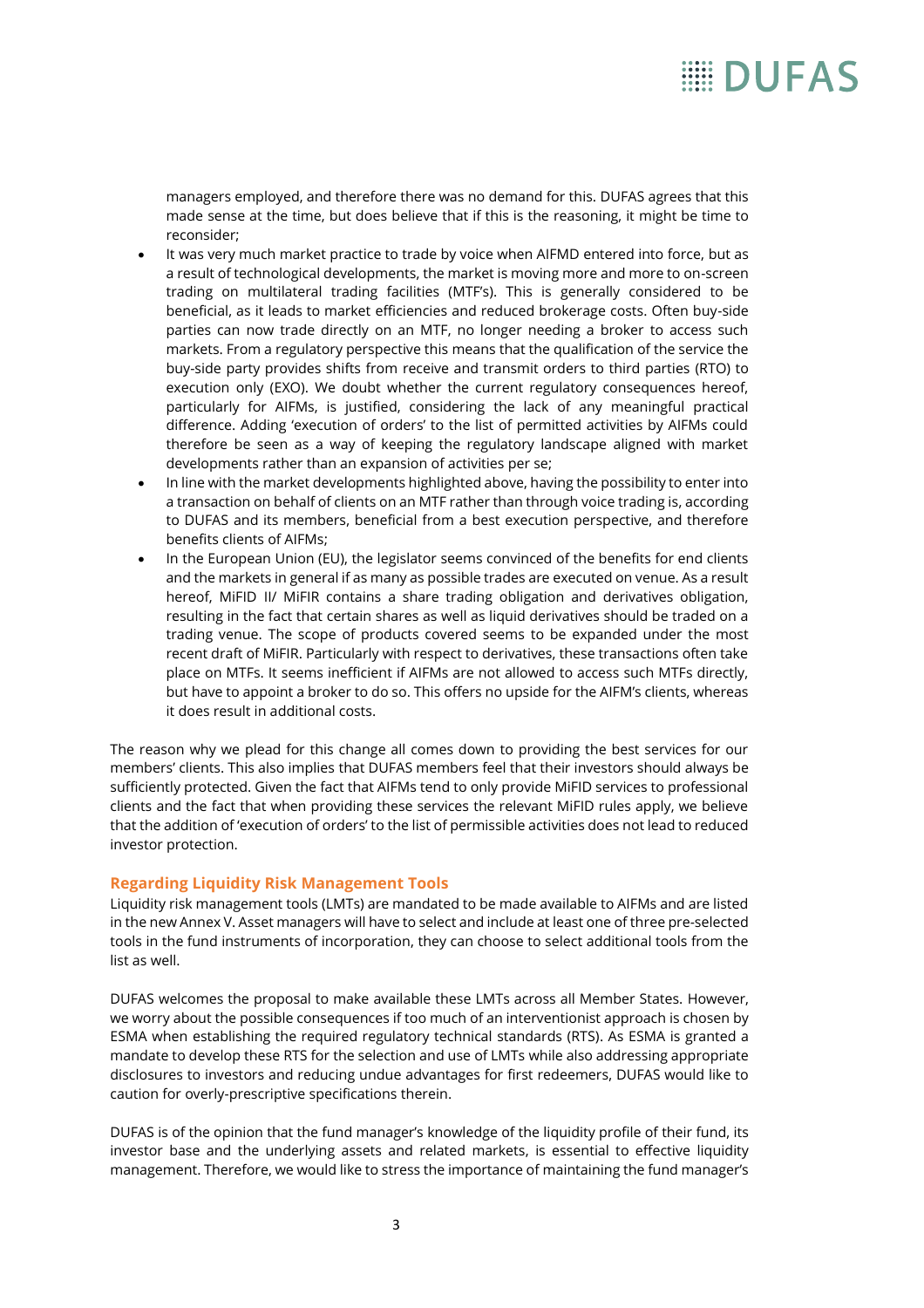discretion as to when certain LMTs should be triggered because overruling their assessment thereof might bring about negative implications for financial stability and investor protection and could thus even prove pro-cyclical.

With regard to the power of national competent authorities (NCAs) to request the activation or deactivation of the LMTs as specified in the new article 46(2j), DUFAS notes that NCAs already have the power to suspend redemptions. DUFAS would like to caution against expanding this power to further LMTs other than redemption gates, and therefore asks for a re-evaluation of the current wording of article 46(2j). As noted above, we consider the discretion and knowledge of the fund manager as key to effective liquidity management – also from a broader perspective. Any role for NCAs to activate an LMT in place of the manager should thus be permitted only on the basis of consultation with the fund manager and in extraordinary circumstances of imminent and closer defined systemic risk.

The European Systemic Risk Board (ESRB) has recommended to consider the possibility for supervisors to force the activation of a suspension of redemptions, subscriptions or a gate, even if those particular LMTs are not included by the fund in its incorporation documents. DUFAS would like to strongly caution against such an approach as we are of the opinion that if this were to be allowed for, it would negatively impact investors' legal certainty.

### **Liquidity requirements for open-ended Loan Originating Funds**

We understand the EC's concern from a liquidity perspective on open-ended AIFs, and fully agree that for investor protection it is crucial that when a fund is open-ended, be it UCITS or AIF, investors can exit such a fund. We do, however, not agree on Article 16(2a) regarding the 60% limit for loans in open-ended funds, as we think any issues there should be addressed in and with liquiditymanagement rules – and not with a limit which triggers closed-end status. DUFAS thereby wishes to draw attention to the EC/694/2014 framework which expressly states that a fund is open-ended if (in essence) the manager or its documentation say so, and exit is guaranteed at certain dates arranged for in procedures which are part of liquidity management.

The notion behind proposing the 60%-limit seems to be that the activity of loan-origination and having loans as assets in a fund, imply per definition that the fund has illiquid assets which a liquidity management framework can't manage. DUFAS thinks this notion is not correct and we would like to bring to the attention that in the Netherlands many open-ended AIFs have existed for many years. These are loan originating (microfinance) funds, open-ended and for retail, which have never been closed for exits for liquidity reasons. We would therefore like to suggest that if the EC foresees problems with loan originating funds on liquidity, it should seek to solve these through more specific liquidity rules – not with a mandatory closed-end status.

*DUFAS would like to draw attention to the fact that if the threshold of 60% is maintained, this will mean that current successful microfinance and green funds will cease to exist as many have a loan portfolio of more than 60% needed for their business model, and in order to apply adequate diversification within the loans<sup>1</sup> . Therefore and alternatively, if the EC really needs to impose a limit, we would like to propose a higher limit of at least 85%.*

<sup>1</sup> Please note that the total market size of open end private debt AIFs in the EU is estimated by ALFI at EUR 40/bln AuM (and with that it eclipses the market for ELTIFs, estimated by the EC to be around EUR 2.4/bln AuM): [https://www.alfi.lu/getattachment/4ade2c61-d64d-40c6-b38c-627386bb9638/app\\_data-import-alfi](https://www.alfi.lu/getattachment/4ade2c61-d64d-40c6-b38c-627386bb9638/app_data-import-alfi-private-debt-fund-survey-2021.pdf)[private-debt-fund-survey-2021.pdf](https://www.alfi.lu/getattachment/4ade2c61-d64d-40c6-b38c-627386bb9638/app_data-import-alfi-private-debt-fund-survey-2021.pdf) . We are aware of microfinance funds and green funds for retail investors are offered by among others LuxFlag, Incofin, RESPA, Blue Orchard, ASN Impact Investors, Triodos Investment Management. The last two mentioned parties are a members of DUFAS.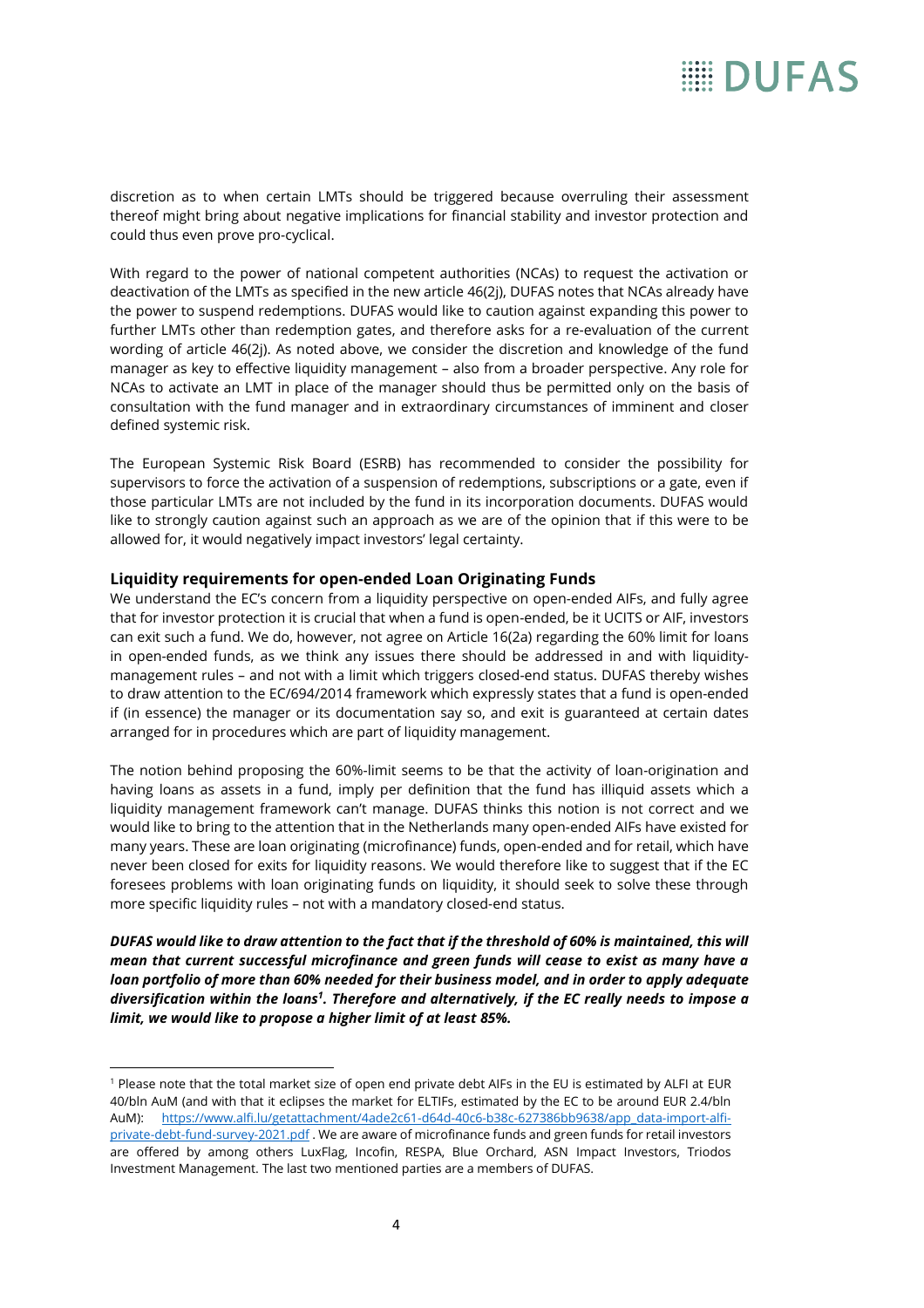DUFAS would like to stress that the implications of the currently proposed limit are the following:

- If retail-AIFs that invest in originated loans are to be closed-end, this implies a major loss of diversity and with that resilience of the EU's financial markets;
- There will be no liquidity for retail investors until the "end" of the fund, while existing funds have shown adequate liquidity for over 20 years, including during several shocks;
- There will be limited access for citizens to LOFs as banks will choose to no longer distribute them, since banks are typically reluctant to offer open-ended funds to retail clients;
- The aforementioned also implies that these AIFs are then only available for high end investors, i.e. family firms and (ultra) high net worth individuals, who directly trade with the AIFM and not via a distributor;
- This also means that the recent successful growth in banks offering impact funds (for renewable energy, micro-finance, and innovations) in their private banking menu will be nullified;
- A higher risk for retail investors is also implied: if funds decrease the amount of loans in the fund in order to stay below the 60%-threshold, and therefore increase the amount of equity, this will increase the risk profile of the fund. Moreover, banks will not want to distribute multi-assets funds for their complexity, so the proposal will in practice eventually only allow for equity-only retail-AIFs;
- Ultimately, this means less investment in social and environmental impact: if these funds cannot be distributed widely, less fund managers will choose to invest in the underlying SMEs. According to DUFAS these are typically the type of SMEs which are crucial for the transition, as it involves both high impact innovative environmental entrepreneurs and social enterprises that ensure the supporting fabric of communities and increase resilience. As may be assumed, banks are rather hesitant to provide such parties with loans as these types of loans are associated with a higher level of risk weighted assets on their balance sheet;
- According to DUFAS it will in practice leave only two choices for retail investors: 1.) either to invest in (more volatile) listed securities or 2.) engage in (very high risk) crowd-funding. With that, significant parts of the retail market will be left out of safer investment options;
- It will also lead to marginalization of the potential market for eco-labelled retail-funds, leaving investors wanting to invest in ESG activities close to home and heart without this option.

### *The current proposal with regard to the 60%-limit on loans in open-ended funds will therefore in DUFAS' view make the EU a riskier place for retail investors to save and invest long-term in SMEs through investment funds. As the proposed changes to the ELTIF Regulation do not include an amendment to article 18 of said regulation, leaving the requirements regarding the closed-end status of ELTIFs intact, this regime also doesn't offer an alternative for current microfinance and green AIFs.*

### *Policy recommendation*

DUFAS acknowledges that available liquidity is a crucial requirement for retail investment in general. We recognize that many retail AIFs across the EU manage the liquidity of their funds with revolving finance, i.e. incoming and outgoing pipelines of granted and repaid loans, while always keeping part of the fund in liquid securities.

According to DUFAS however it is important to realize that– other than UCITS which trade daily and therefore need sufficient liquidity on a daily basis – AIFs with an 'open-end' status can also trade only weekly, monthly or even quarter-yearly. In that sense there is a wide gap between a (daily) open-end UCITS, and a closed-end AIF. It seems this hasn't been taken into account while drafting the AIFMD review-proposal. Under current EU law, the choice of frequency of trading lies with the AIFM. The latter decides depending on the type of assets involved – and to fit the type of assets.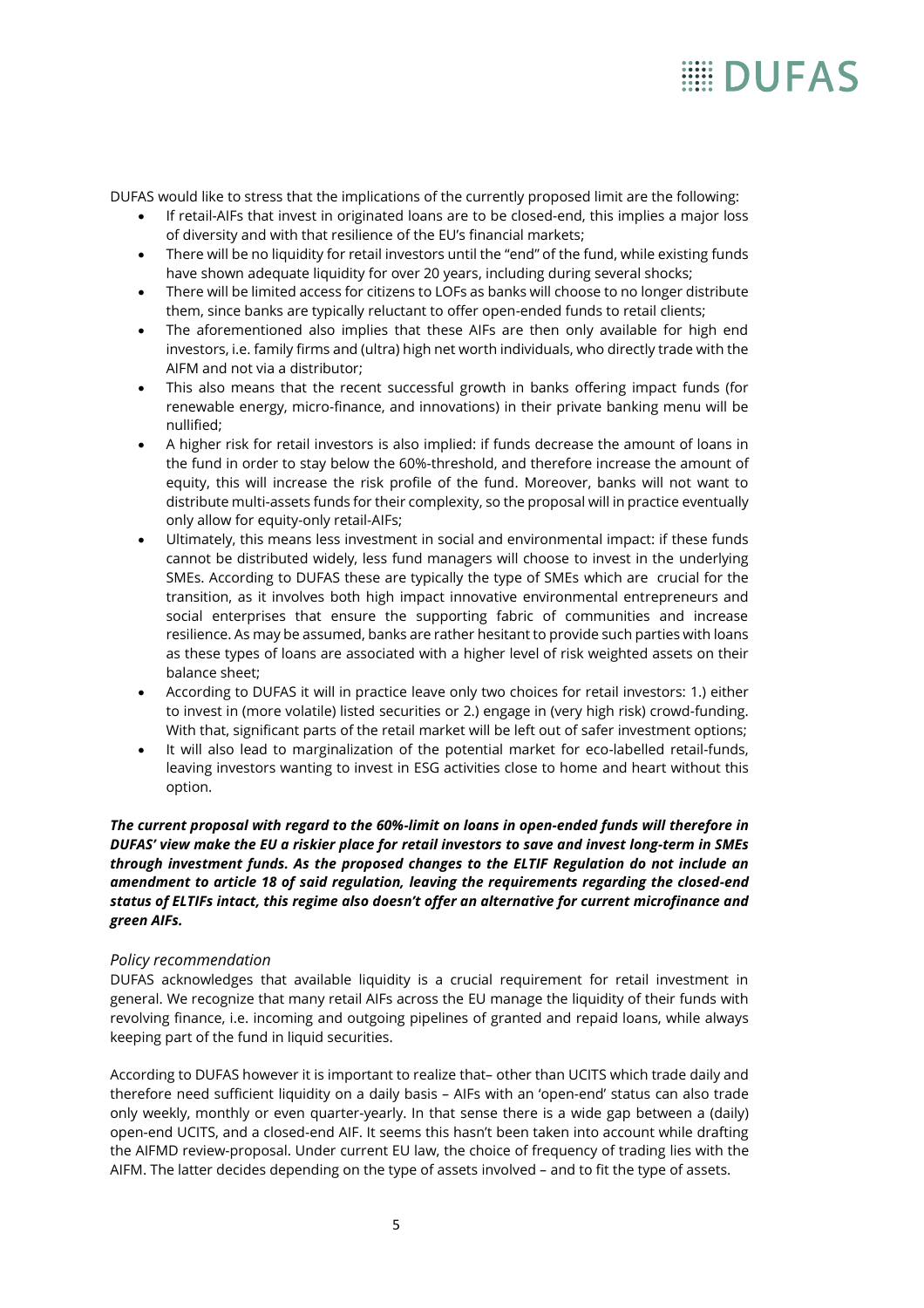Even having said that a lesser frequency is an option for an open-ended AIF, it should be noted that the two biggest Dutch green funds which are LOFs (Triodos Green fund and ASN Microkredietfonds) are both traded daily and have always assured adequate liquidity for their (retail)investors.

### As article 2 of EU/694/2014 puts it:

*'An AIFM of an open-ended AIF shall be considered to be an AIFM which manages an AIF the shares or units of which are, at the request of any of its shareholders or unitholders, repurchased or redeemed prior to the commencement of its liquidation phase or wind-down, directly or indirectly, out of the assets of the AIF and in accordance with the procedures and frequency set out in its rules or instruments of incorporation, prospectus or offering documents.'*

Thus, a solution that would do justice to both the required safety for retail investors and the diversity of the investment products with which citizens can engage in themes and undertakings that appeal to them, would be in the liquidity management requirements in combination with the frequency of trading, that fit the investments in the particular AIF.

As a solution, if more protection for investors is required, a further specification of EU/694/2014 could be proposed according to DUFAS:

- a.) to require LOFs that exceed the 60% threshold to regulate liquidity, e.g. by requiring 5% of assets to be held in highly liquid assets (as defined in article 416 of the CRR) while being able to remain open-ended in accordance with EU/694/2014;
- b.) to require LOFs that exceed the aforementioned alternative threshold of 85% to be considered closed-end - unless the liquidity management as applied and the frequency for redemption opportunities chosen thereby clearly can assure open-end status.

An alternative solution could of course also be found in exempting specific funds, like the (Dutch) microfinance and green funds, from the scope of the proposed article 16 (2a). DUFAS would be open to discuss such an option in more detail if it were to be considered.

### **Regarding loan origination**

The EC's proposal makes loan origination a regulated activity which will be permitted under the AIFMD and DUFAS welcomes this move in and by itself. However, in addition to the remarks as made regarding the 60%-threshold under the LMT-heading above, DUFAS would like to ask for attention for the following.

DUFAS and its members noted that there is no definition in the proposal for 'loan' nor 'loan origination'. We would therefore like to stress that this will leave room for interpretation regarding a.o. the applicability of the requirements regarding loan originating funds. In order to prevent any uncertainty from arising on the actual activities involved, we would like to suggest to the EC to reconsider their choice to leave out such definitions.

We would also like to draw attention to the fact that the 20%-limit for lending to a single borrower who is a financial or collective investment undertaking introduced in article 15(4a) of the proposal doesn't appear to reflect the current economic reality. In order to prevent misunderstanding of this specific stipulation we would like to ask for further clarification regarding the level at which it should be assessed: lender of record or ultimate borrower? If we understand correctly (see rationale in (10)), the provision regarding the single borrower is for risk-diversifying purposes, and should be addressed as such, meaning that a look-through to the ultimate borrower is required or permitted if that is fitting for risk purposes. We would therefore like to suggest that further clarification be included that this limit is to be calculated with regard to the ultimate underlying borrower. According to DUFAS this would recognize the fact that f.i. in the case of micro-financing, whereby a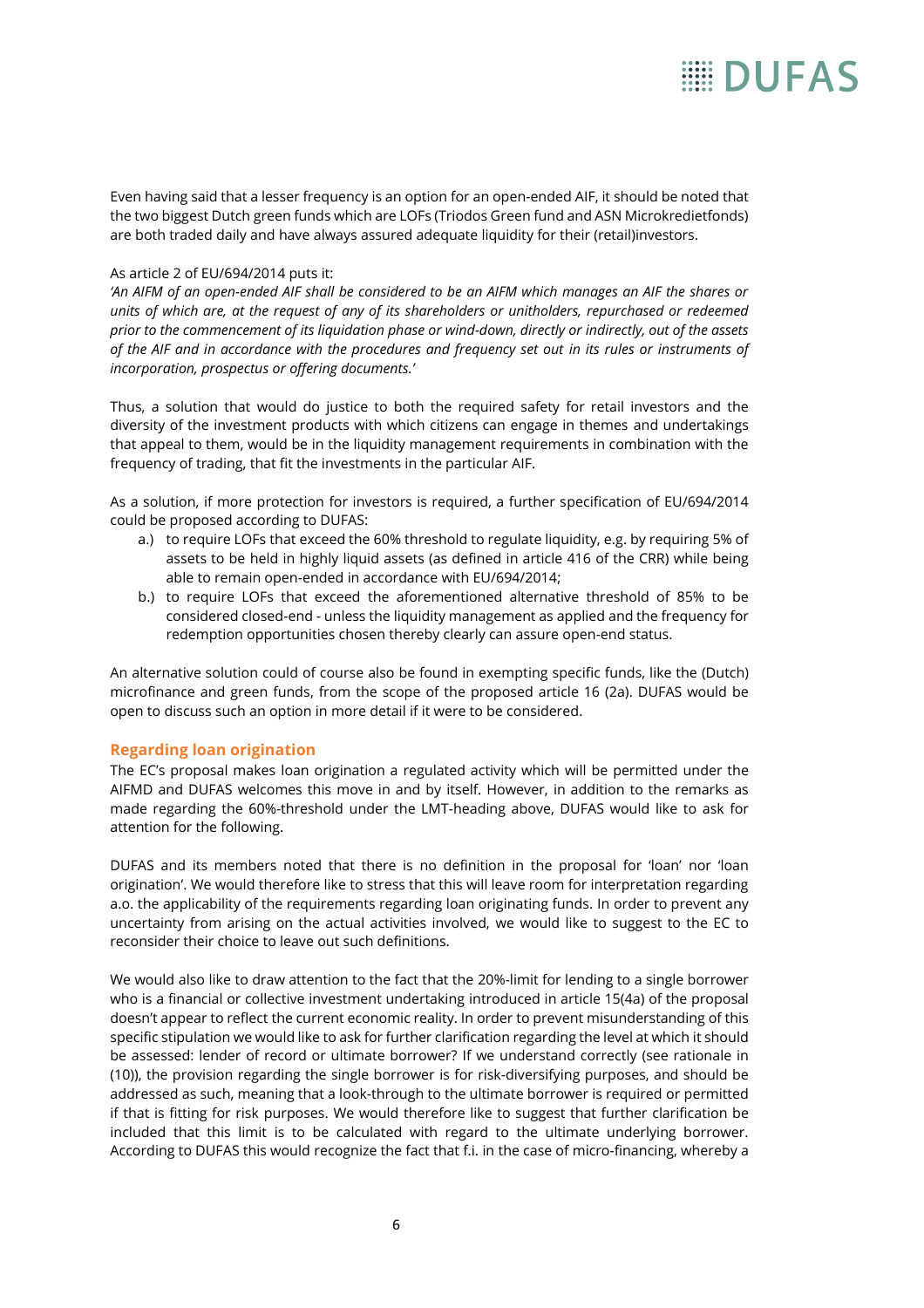platform lender serving as intermediary to provide loan financing to a multitude of smaller borrowers, the platform lender is not seen as a single borrower.

Furthermore, DUFAS would like to ask for a further clarification of the provisions in article 15(4b) regarding the application date of the 20%-limit as these are insufficiently clear on what is to be arranged in the prospectus or the constitutional documents, and moreover on when this has to be arranged. We would also like to note that the rationale behind these stipulations is missing, where it would be helpful for interpretation purposes.

DUFAS and its members also like to ask for a further clarification regarding the proposed risk retention, more specifically whether it will apply per loan and what this implies for loans which can only be transferred in their entirety? We worry that the current proposal might lead to practical impossibilities.

### **Regarding delegation**

DUFAS appreciates the proposal's recognition that AIFMs may delegate more portfolio management or risk management functions than they retain. We also welcome the clarifications in the current proposal regarding the scope of the delegation regime.

However, we would like to suggest the consideration of an amendment to the recitals to specify that the delegation rules should only apply to tasks for which the AIFM bears direct responsibility. According to DUFAS, the scope of the delegation regime should not, by default, include all actors involved in the AIFM's value chain. It should ideally be limited to those tasks for which the management company is legally responsible (i.e. the investment management functions).

There is no maximum proportion of activities to be delegated in the proposal, however, delegation to third country entities will be subject to increased reporting and therefore, probably, additional supervisory scrutiny. NCAs will be required to send annual notifications of delegation arrangements when more risk management or portfolio management is delegated to a third country entity than is retained. ESMA will be required to publish regulatory standards regarding the content of these notifications. These standards could then also apply to already existing delegation arrangements.

DUFAS worries that these stipulations will add to the already impressive reporting burden and we would like to therefore ask for fact finding by the NCAs using the regular information as obtained from the AIFM in the field of delegation. The content of what there is to be reported might imply that competent authorities will eventually interfere with regular management activities whereas these activities in themselves do not create substantial risks.

Furthermore, we would like to ask whether excluding intra-group delegation from the scope of the proposal could be considered, given the specific nature of these arrangements and the stakeholders involved. DUFAS thinks a comparison could be made with delegating activities within a single legal entity, which are exempt from these stipulations.

#### **Regarding (supervisory) reporting**

DUFAS welcomes an initiative to collect supervisory data in a way that avoids duplication and reduces inconsistencies between reporting frameworks. Such an initiative should, however, in DUFAS' opinion, bring about first and foremost a better coordination between relevant authorities in order to prevent the same data from being requested by different supervisors.

DUFAS would also like to draw attention to the fact that certain provisions and terms on (supervisory) reporting are reframed in the proposal in a way that implies broader reporting requirements, e.g. 'principal markets' become 'markets', 'main instruments' become 'instruments'